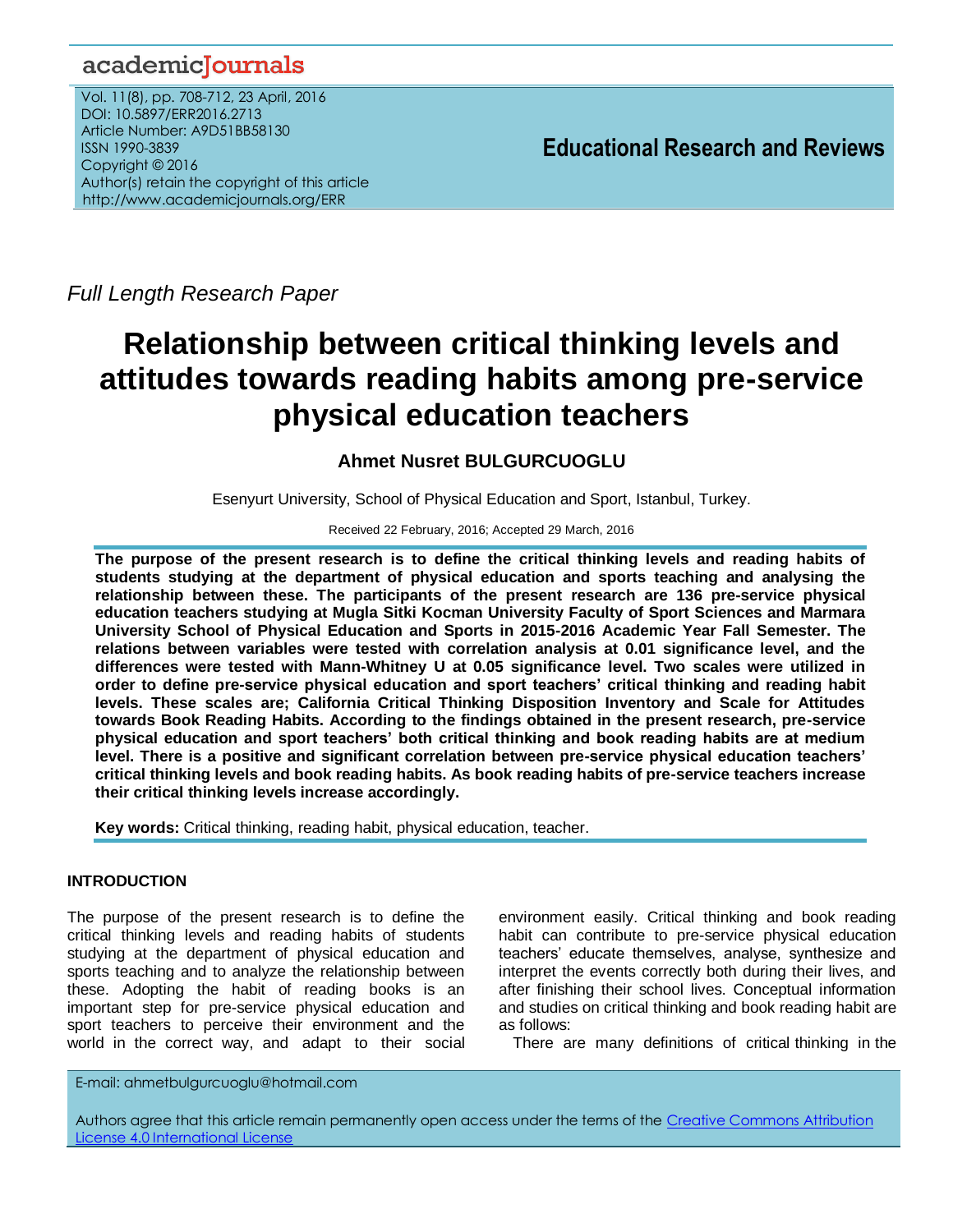literature. These definitions focus on different dimensions of critical thinking. Watson and Glaser (1964) define critical thinking as the ability to understand assumptions, values, attitudes and beliefs. Almost all of these approaches take critical thinking as the process starting when thinking starts in the mind and ends when it turns to behaviour. These claim that critical thinking occurs with the combination of knowledge, skills and attitudes. Realizing the problem, finding proofs for assumptions, obtaining information for the trueness of proofs, and using this process as an attitude form the contents of critical thinking.

In accordance with this definition, the dimensions of critical thinking are inference, realizing the assumptions, deduction, interpretation and evaluation of arguments (Carter, 1973).

Ennis (1985) states that critical thinking evaluates clues and proofs carefully and aims at reaching at objective decisions using appropriate cognitive processes.Hudgins and Edelman (1986) focus on process dimension of critical thinking, and highlight three different aspects of critical thinking as; judging, developing knowledge, and interrogating; and they claim that critical thinking is reflective and rational thinking. They also suggest that critical thinking is finding proof before accepting some consequences. On the other hand, Halpern (1989) focuses on the end of the process and argues that critical thinking is intentional, rational and target-driven thinking. Similarly, Paul (1988) states that critical thinking is reaching at consequences based on observation and information. Kazanci (1989) lists the process of critical thinking as defining the problem, hypothesizing, testing the hypothesis, inference, and judgement. Cuceloglu (1993) defines the processes of critical thinking as defining the problem, defining the limits, defining the pros and cons of the options, solution and evaluation. According to Mcknown (1997), critical thinking requires reasoning, deep thinking, and focusing. Inferences are based on valid proofs through reasoning, deep thinking is related to developing a thought and evaluating others' thoughts, and focusing includes setting a target and deciding accordingly. These three features complement each other and form critical thinking. Researches on the critical thinking levels of pre-service teachers in the related literature are mostly descriptive studies. Karaduz (2010) conducted a compilation study describing the relationship between critical thinking and linguistic skills. Additionally, there are other studies on pre-service Turkish language teachers' ideas on the tendency for critical thinking (Cetinkaya, 2011) and the variation of critical thinking by some variables (Sen, 2009). Some other studies tried to define pre-service teachers' critical thinking tendencies (Turnuklu and Yesildere, 2005), the relationship between critical thinking and some variables (Ekinci, 2009; Dutoglu and Tuncel, 2008). There are some studies on the use of critical thinking during lessons (Demirkaya, 2008), the relationship between attitudes

toward critical thinking and research anxiety among university students (Cokluk-Bökeoğlu and Yılmaz, 2005), the relationship between critical thinking and academic achievement (Akbiyik, 2002), defining and comparing the critical thinking levels of students at Physical Education and Sport Department (Sacli et al., 2008).

Today, members of all occupations need education in both their professional and social lives. With life-long personal education members of occupation can adapt to new conditions more easily, and contribute to the development of their professions. For this reason, reading habit is the basis of all professions for the continuation of learning after school and development of intellectuality of individuals with lifelong personal education (Gomleksiz, 2004; Ozbay et al., 2008; White, 2004). Reading habit refers to considering the act of reading as a requirement and source of pleasure, and realizing this act regularly and consistently throughout life (Yilmaz, 2002). With reading habit, individuals can acquire skills, such as realizing life, reaching new information, synthesizing and analysing, interpreting and evaluating events, and contributes to the development of communicative skills, such as speaking, expressing oneself (Akca, 2008; Odabas and Mart, 2005). Additionally, reading habit contributes to intellectual development and academic achievement, besides sociocultural development by helping bringing up objective, independent, critical thinking, creative, productive, selfconfident individuals with different perspective, and open minds. Development of all these competencies at desired extent is only possible by developing positive attitudes towards reading (Arici, 2008; Yilmaz, 2006).

#### **METHODS**

The universe of the present research is 136 pre-service physical education teachers studying at Mugla Sitki Kocman University Faculty of Sport Sciences and Marmara University School of Physical Education and Sports in 2015-16 academic year fall semester. The relations between variables were tested with correlation analysis at 0.01 significance level, and the differences were tested with Mann-Whitney U at 0.05 significance level.

Two scales were utilized in order to define pre-service physical education and sport teachers' critical thinking and reading habit levels. These scales are next described.

#### **California critical thinking disposition inventory**

California Critical Thinking Disposition Inventory (CCTDI) was developed in 1990 with Delphi Project conducted by American Philosophical Association. The original form is an inventory, and it was adapted to Turkish as a scale. Unlike similar critical thinking scales, CCTDI is used to evaluate individuals' critical thinking disposition or critical thinking levels, not to measure a skill. CCTDI total scores are also used to evaluate the efficacy of educational programs offered to develop critical thinking disposition and/or skill. The scale consists of seven sub-scales, which were defined theoretically and tested psychometrically (truth-seeking, openmindedness, disposition to analyze, disposition to systematize, selfconfidence, inquisitiveness, and maturity) and 75 items (Kokdemir,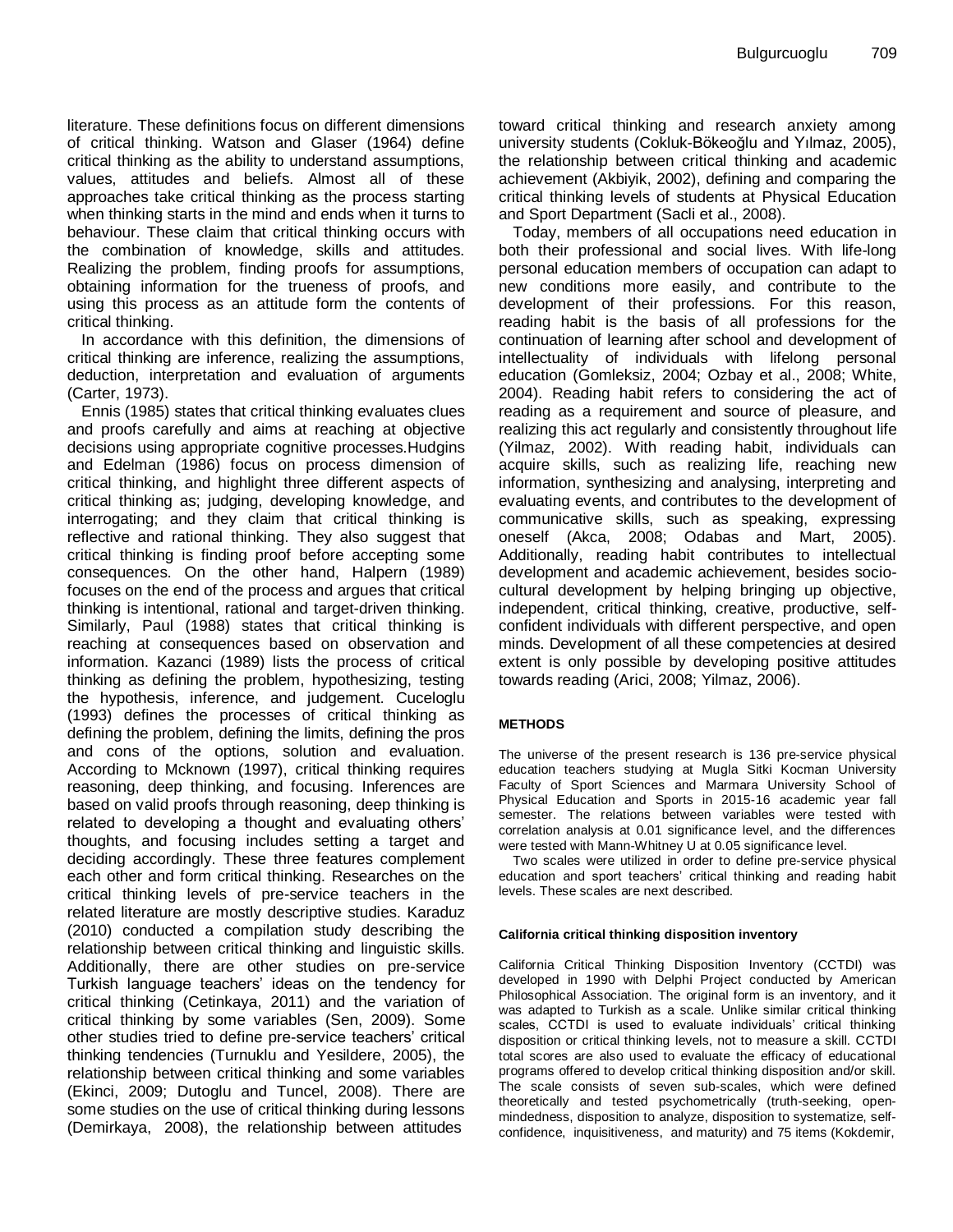|  |  | Table 1. Critical thinking and book-reading habit levels of pre- |  |  |
|--|--|------------------------------------------------------------------|--|--|
|  |  | service physical education and sport teachers.                   |  |  |

| Statistical parameters Critical thinking |        | <b>Reading habit</b> |
|------------------------------------------|--------|----------------------|
| N                                        | 136    | 136                  |
| Mean                                     | 167.02 | 104.1250             |
| Standard deviation                       | 23.95  | 16.52                |
|                                          |        |                      |

**Table 2.** Correlations between critical thinking and reading habits of pre-service physical education and sport teachers.

| <b>Correlation</b>  | Critical Thinking - Reading habit |
|---------------------|-----------------------------------|
| Pearson Correlation | $0.428**$                         |
|                     | 0.000                             |
| N                   | 136                               |
|                     |                                   |

\*\*p<0.01.

**Table 3.** Difference in critical thinking across genders among pre-service physical education and sport teachers.

| Gender | N  | Mean rank | Mann-Whitney u | p     |
|--------|----|-----------|----------------|-------|
| Male   | 73 | 65.71     |                |       |
| Female | 63 | 71.73     | 2096.0         | 0.374 |
| Total  |    | 136       |                |       |

**Table 4.** Difference in reading habit across genders among pre-service physical education and sport teachers.

| Gender | N  | Mean rank | <b>Mann-Whitney U</b> | р     |
|--------|----|-----------|-----------------------|-------|
| Male   | 73 | 60.17     | 1961.0                |       |
| Female | 63 | 78.15     |                       | 0.008 |
| Total  |    | 136       |                       |       |

2003; Facione and Galnen, 1995).

The original form of CCDTI is in English, and it was adapted to Turkish by Kokdemir (2003) who tested the validity and reliability of the scale on 913 students of Baskent University Faculty of Economic and Administrative Sciences. In the Turkish adaptation of the scale, 24 items were removed, considering that remaining 51 items were more representative (Chen and Lin, 2003). The revised form of the scale consists of 6 sub-scales and 51 items; and the Cronbach Alpha reliability coefficient was calculated as 0.88 for the whole scale; 0.75 for disposition to analyze sub-scale and openmindedness sub-scale; 0.78 for inquisitiveness sub-scale; 0.77 for self-confidence sub-scale; 0.61 for truth-seeking sub-scale; and 0.63 for disposition to systematize sub-scale.

#### **Scale for attitudes towards book reading habit**

Scale for Attitudes towards Book Reading Habit was developed by Gomleksiz (2004). Cronbach Alpha reliability coefficient of the scale was calculated as 0.88, which showed that it was a reliable scale to

measure book-reading habits among university students. The scale consists of 21 positive and 9 negative of 30 items. The scale consists of six sub-scales; love, habit, necessity, desire, effect, and benefit. The scale is scored on 5-point likert type scale and higher scores refer to more positive attitudes towards book-reading habit.

#### **FINDINGS**

Of the pre-service physical education and sport teachers, who participated in the present research, 53.7% were males and 46.3% were females; 30.9% were  $4<sup>th</sup>$  grade, 32.4% were  $3<sup>rd</sup>$  grade, 25.0% were  $2<sup>nd</sup>$  grade and  $11.8%$ were  $1<sup>st</sup>$  grade students; 78.4% came from nuclear families, 14.7% came from extended families, and 6.6% came from broken families; and 63.2% came from middle income families; 23.5% came from high income families; 7.4% came from low income families; 5.1% came from very high income families, and 0.7% came from very low income families (Table 1).

Critical thinking and reading habits are at medium level among pre-service physical education and sport teachers.

There is a positive correlation between critical thinking levels and reading habit levels of pre-service physical education and sport teachers (p<0.01). As reading habits of pre-service teachers increase, their critical thinking levels increase accordingly (Table 2).

There is no significant difference in critical thinking levels of pre-service physical education teachers across genders (p>0.005) (Table 3).

There is a significant difference in reading habits of preservice physical education and sport teachers across genders (p<0.005) (Table 4).

#### **DISCUSSION**

According to the findings of the present research, preservice physical education and sport teachers' both critical thinking and reading habits are at medium level (Table 1). Similarly, Mcninch and Steelman (1990) found in their research that pre-service teachers did not read adequately. In addition, Olsan and Gillis (1983) found that pre-service teachers did not have a positive attitude towards reading. The reason for these findings may be that educational programs do not include adequate classroom atmosphere, methods, techniques and educational materials intended to develop these concepts among individuals. According to Meyer (1988:2) transfer of knowledge is more important that developing thinking skills at faculties and universities. Accordingly, passive educational styles are adopted and generally the education is carried out without attaching enough importance on critical thinking.

As presented in Table 2, there is a positive correlation between critical thinking levels and reading habit levels of pre-service physical education and sport teachers. As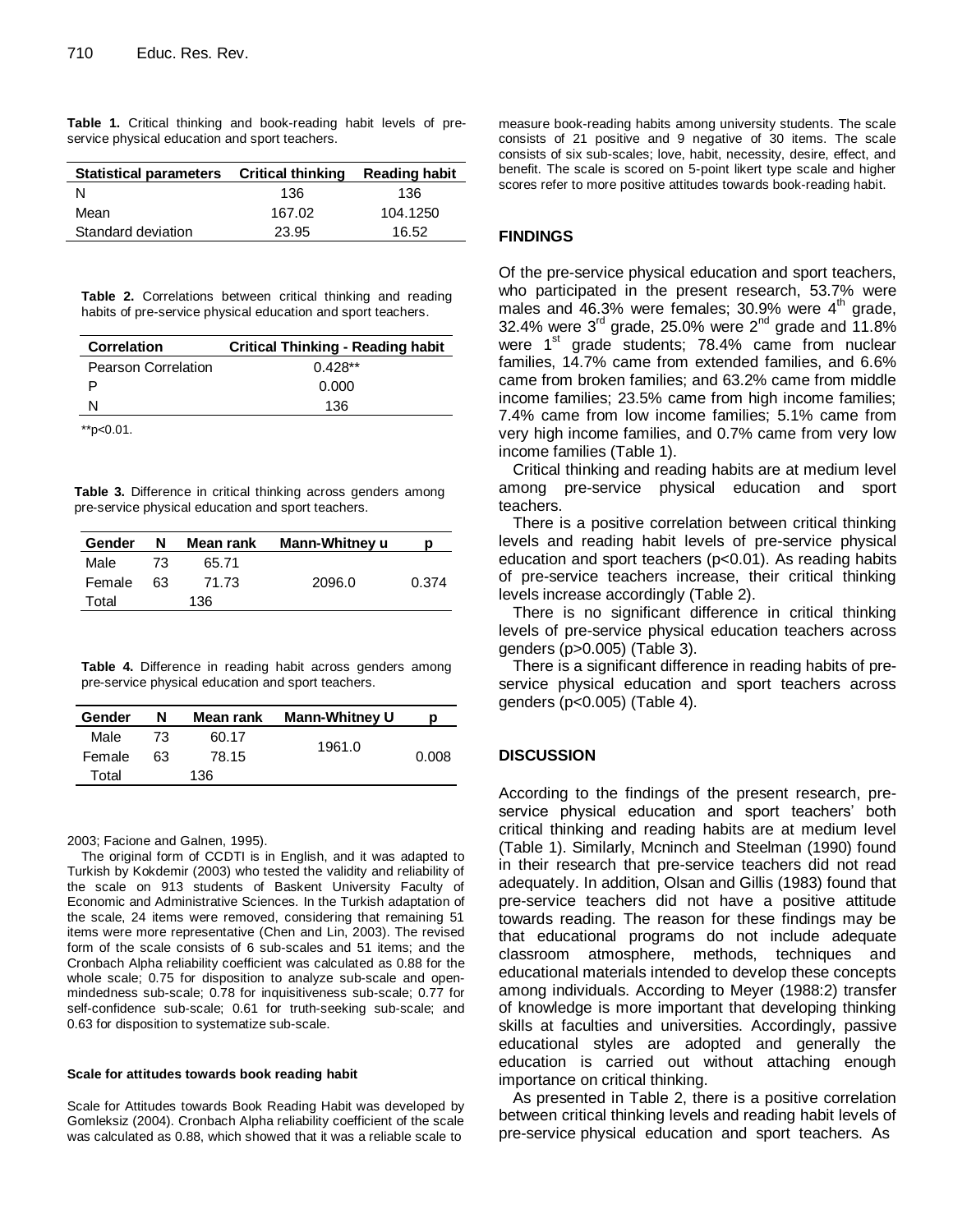reading habits of pre-service teachers increase, their critical thinking levels increase as well. According to the findings of the research conducted by Kirmizi et al. (2014), there is a low level significant and positive correlation between pre-service classroom teachers' critical thinking dispositions and attitudes towards reading habit. This finding is in agreement with the related finding of the present research.

As can be seen in Table 3, there is no significant difference in critical thinking levels of pre-service physical education teachers across genders. On the other hand, there is a significant difference across genders in terms of reading habits (Table 4). Female pre-service teachers have more positive attitudes towards reading habit than male pre-service teachers, which is in agreement with findings of some other researches (Arici, 2008; Hopper, 2005; Hughes et al., 2006; Mullis et al., 2003; Saracaloglu et al., 2003; Tercanlioglu, 2001).

No studies were conducted on the subject of the present research before, but many researchers have found that critical reading is also a skill, and critical thinking education should be on skill basis. Ozcan (2007) reported that there was a significant difference in critical thinking scores between the experiment group, on who problem-solving method was conducted, and the control group, in favour of the experiment group. Canturk et al. (2009) found in their research that there was a significant difference in critical thinking skills of students who were taught with problem-based learning method and students who were taught with traditional method. Bagdat (2009) observed that classes with critical thinking skills could evaluate the text from different aspects, and accept or reject the proposed ideas. Additionally, the group with critical thinking skills could analyze, synthesize and evaluate using the data obtained before. According to these findings, teaching critical thinking on skill basis creates a significant difference than other teaching methods.

It is known that reading habit and critical thinking skill are two concepts that are not inherited but can be developed life-long. According to Stein and Steven (2003), reading habit and critical thinking can be acquired in time and through experiences. Walsh and Paul (1988) claim that reading habit and critical thinking can be taught to anyone of any age, because it's a phenomenon that develops with age (Cited in: Demirci, 2001:3). It is very important that a pre-service teacher has developed critical thinking disposition, because teachers should be able to take measures for the problems that can occur in the classroom environment, be organized and solve problems. That pre-service teachers start their profession with "critical thinking skill and reading habit" can contribute to their success in the profession, understanding and interpreting students. As well know, many nonsense discussions result from not being openminded. The way to prevent such negative situations is raising open-minded individuals with critical thinking

disposition. In the educational environment, teachers should make their students feel that they take students' different ideas into consideration, and also serve as role models to their students.

Further research is required with different sample to be able to generalize the results of this study. Similar studies in different regions of the world will also allow scientists to see if the relationship between the basic psychological needs and psychological well-being occur similarly in every culture. It will also enable social scientists to see the differences of people according to social environment in which individuals sustain their life (Bayansalduz, 2012).

#### **Conclusion**

Consequently, there is a positive and significant correlation between critical thinking and reading habit of pre-service physical education teachers. As reading habit levels of pre-service teachers increase their critical thinking levels increase accordingly. There is no significant difference in critical thinking levels of preservice physical education and sport teachers across genders. However, female pre-service teachers have more positive attitudes towards reading habits than male students.

Pre-service physical education and sport teacher can acquire critical thinking skills through modern education and teaching. For this, universities, defined as the environment of universal thinking people, have a very important place. Modern education should aim at raising teachers who know why and how to learn what, use and develop knowledge they learn, and produce new information, instead of raising individuals who accept ready information without questioning. In order to be able to develop these two concepts, educational programs should include concepts that contribute to the acquisition of critical thinking skills and reading habit. Additionally, the program should set educational tools for this purpose, provide a comfortable education environment, support the learning of these skills with different methods and techniques, and evaluate the process with appropriate assessment tools.

Additionally, because development of critical thinking and reading habit, which have positive effects on academic achievement and social life, is a life-long process, in-service trainings should be offered to teachers and the awareness should be raised in the society. Because critical thinking and reading habit are two concepts that can be developed, and the development of these concepts starts in the family, programs can be offered to families to present the importance of critical thinking and reading habit.

The present research was conducted at physical education and sport teaching departments of two universities. Different findings can be obtained in further studies conducted on broader samples. Further studies